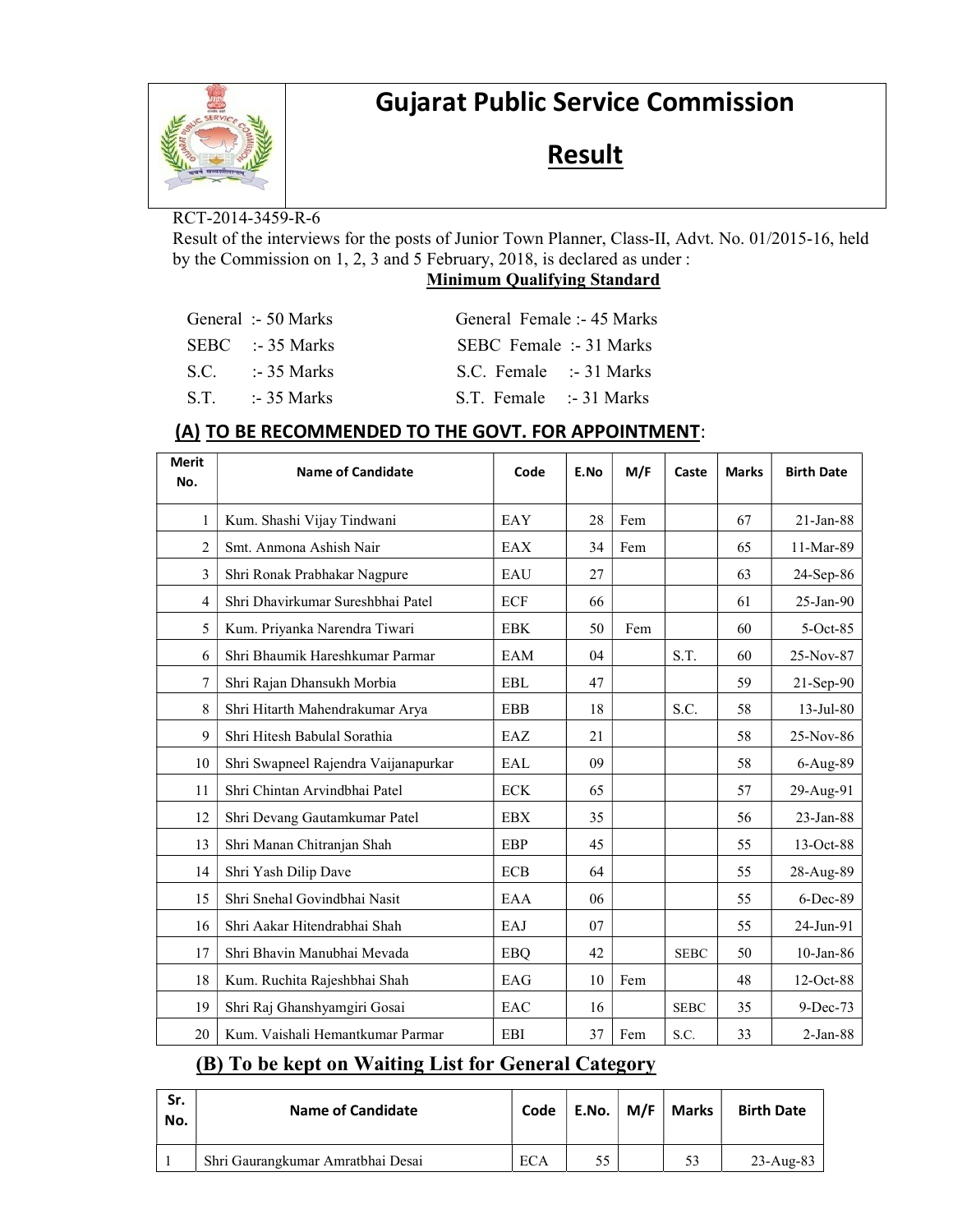| Shri Riteshkumar Ishwarbhai Thakor | ECE | 61 | 53 | $16$ -Apr-87 |
|------------------------------------|-----|----|----|--------------|
| Shri Zilmil Shirinkumar Chokshi    | EBU | 49 | 53 | 7-Jun-91     |
| Shri Rutul Chandulal Patadiya      | ECC | 60 |    | $3-Nov-86$   |

## (C) Marks obtained, in Viva-Voce, by the Unsuccessful candidates are as under:-

| Sr. No.        | Name of Candidate                     | Code        | E.No. | M/F. | Category    | Marks |
|----------------|---------------------------------------|-------------|-------|------|-------------|-------|
| 1              | Shri Shiv Ashokbhai Modi              | EAD         | 1     |      |             | 25    |
| $\overline{2}$ | Shri Vipul Rajendrakumar Khandvi      | EAB         | 3     |      | S.C.        | 25    |
| 3              | Shri Jatin Narendrabhai Patel         | EAO         | 8     |      |             | 35    |
| 4              | Shri Jigneshkumar Vishnubhai Patel    | EAI         | 11    |      |             | 35    |
| 5              | Shri Hardik Vinodbhai Patel           | EAE         | 12    |      |             | 25    |
| 6              | Shri Rashmikant Shantilal Dharani     | EAN         | 13    |      |             | 32    |
| 7              | Smt. Swara Kiritkumar Shah            | EAK         | 14    | Fem. |             | 30    |
| 8              | Shri Manoj Lalitbhai Patel            | EAF         | 15    |      |             | 30    |
| 9              | Kum. Shivani Govabhai Chauhan         | EAW         | 19    | Fem. | S.C.        | 18    |
| 10             | Shri Harshit Rameshchandra Dave       | <b>EBH</b>  | 22    |      |             | 35    |
| 11             | Shri Saurin Krushnakant Brahmbhatt    | EBG         | 23    |      | <b>SEBC</b> | 23    |
| 12             | Shri Mehul Jayantilal Darshak         | EBE         | 24    |      | S.C.        | 26    |
| 13             | Shri Pareshkumar Dasharathlal Modi    | ${\rm EBC}$ | 25    |      | <b>SEBC</b> | 20    |
| 14             | Shri Divyangkumar Mansukhlal Gajera   | <b>EBD</b>  | 26    |      |             | 40    |
| 15             | Smt. Avni Denish Katariwala           | EBA         | 30    | Fem. | <b>SEBC</b> | 25    |
| 16             | Shri Harshitkumar Himanshubhai Rana   | EAT         | 31    |      |             | 30    |
| 17             | Shri Sanjaykumar Vishnubhai Patel     | EAS         | 32    |      |             | 25    |
| 18             | Shri Anas Firoz Gheri                 | EBV         | 36    |      | <b>SEBC</b> | 25    |
| 19             | Shri Dhaval Parshottambhai Babariya   | <b>EBS</b>  | 38    |      |             | 28    |
| 20             | Kum. Sridevi Maheshkumar Raval        | <b>EBO</b>  | 39    | Fem. |             | 30    |
| 21             | Kum. Pragna Govindbhai Vagadoda       | <b>EBT</b>  | 40    | Fem. |             | 40    |
| 22             | Shri Ashok Karshanbhai Gojiya         | <b>EBM</b>  | 41    |      | <b>SEBC</b> | 25    |
| 23             | Shri Nilesh Keshavbhai Chaudhary      | <b>EBW</b>  | 43    |      | S.T.        | 26    |
| 24             | Shri Pragneshkumar Parvatsinh Parmar  | <b>EBR</b>  | 44    |      |             | 35    |
| 25             | Shri Ashvinkumar Dayashankar Thakor   | EBJ         | 46    |      | <b>SEBC</b> | 20    |
| 26             | Shri Vijaykumar Dahyabhai Parmar      | <b>EBN</b>  | 48    |      | S.C.        | 30    |
| 27             | Smt. Kruti Dhruv Patel                | EBY         | 51    | Fem. |             | 38    |
| 28             | Shri Kevin Rameshbhai Patel           | ECJ         | 52    |      | S.T.        | 30    |
| 29             | Shri Ravi Purushottam Rohit           | ECG         | 53    |      | S.C.        | 30    |
| 30             | Shri Mehulkumar Babubhai Makwana      | <b>ECN</b>  | 54    |      | S.C.        | 15    |
| 31             | Smt. Minakshi Prabudha Pathak Goswami | ECM         | 56    | Fem. |             | 25    |
| 32             | Kum. Shachi Kamalbhai Shah            | ECI         | 57    | Fem. |             | 28    |
| 33             | Shri Perez David Christian            | EBZ         | 58    |      |             | 37    |
| 34             | Shri Rameshbhai Mangalsinh Parmar     | ECO         | 59    |      |             | 32    |